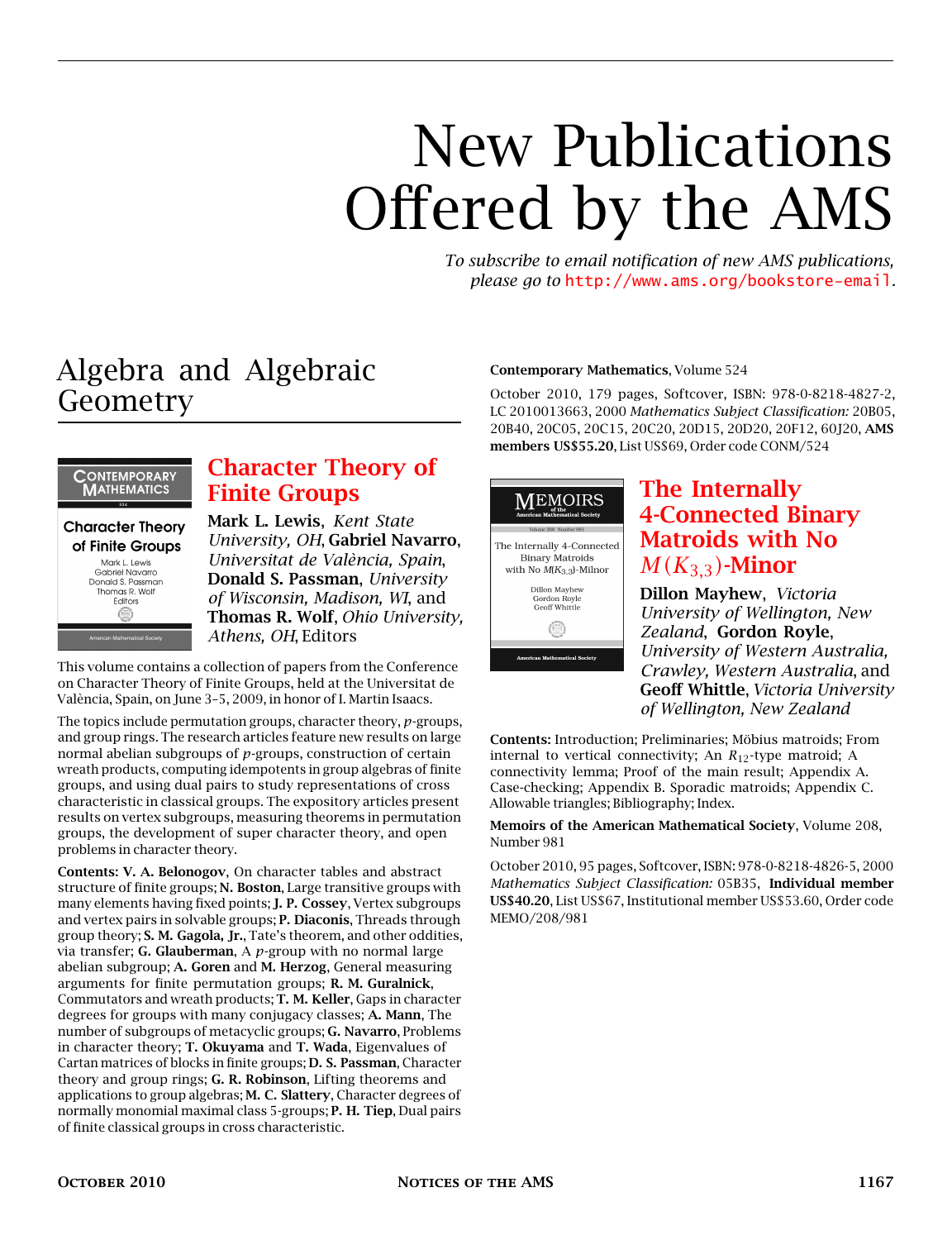## Analysis



#### [Five Lectures in](http://www.ams.org/bookstore-getitem/item=conm-525) [Complex Analysis](http://www.ams.org/bookstore-getitem/item=conm-525)

Manuel D. Contreras and Santiago Díaz-Madrigal, *Universidad de Sevilla, Spain*, Editors

This volume contains state-of-the-art survey papers in complex analysis based on lectures given at the Second Winter School on Complex Analysis and Operator

Theory held in February 2008 at the University of Sevilla, Sevilla, Spain.

Complex analysis is one of the most classical branches of mathematical analysis and is closely related to many other areas of mathematics, including operator theory, harmonic analysis, probability theory, functional analysis and dynamical systems. Undoubtedly, the interplay among all these branches gives rise to very beautiful and deep results in complex analysis and its neighboring fields. This interdisciplinary aspect of complex analysis is the central topic of this volume.

This book collects the latest advances in five significant areas of rapid development in complex analysis. The papers are: *Local holomorphic dynamics of diffeomorphisms in dimension one*, by F. Bracci, *Nonpositive curvature and complex analysis*, by S. M. Buckley, *Virasoro algebra and dynamics in the space of univalent functions*, by I. Markina and A. Vasil'ev, *Composition operators* ♥ *Toeplitz operators*, by J. H. Shapiro, and *Two applications of the Bergman spaces techniques*, by S. Shimorin.

The papers are aimed, in particular, at graduate students with some experience in basic complex analysis. They might also serve as introductions for general researchers in mathematical analysis who may be interested in the specific areas addressed by the authors. Indeed, the contributions can be considered as up-to-the-minute reports on the current state of the fields, each of them including many recent results which may be difficult to find in the literature.

A co-publication of the AMS and Real Sociedad Matemática Española (RSME).

Contents: F. Bracci, Local holomorphic dynamics of diffeomorphisms in dimension one; S. M. Buckley, Nonpositive curvature and complex analysis; I. Markina and A. Vasil'ev, Virasoro algebra and dynamics in the space of univalent functions; J. H. Shapiro, Composition operators ♥ Toeplitz operators; S. Shimorin, Two applications of the Bergman spaces techniques.

Contemporary Mathematics, Volume 525

October 2010, 161 pages, Softcover, ISBN: 978-0-8218-4809-8, LC 2010014488, 2000 *Mathematics Subject Classification:* 30Cxx, 30Hxx, 30Jxx, 37Fxx, 47Bxx, 76-XX, AMS members US\$47.20, List US\$59, Order code CONM/525



### [Quantum Functional](http://www.ams.org/bookstore-getitem/item=ulect-56) [Analysis](http://www.ams.org/bookstore-getitem/item=ulect-56)

#### Non-Coordinate Approach

A. Ya. Helemskii, *Moscow Lomonosov State University, Russia*

This book contains a systematic presentation of quantum functional analysis, a mathematical subject also

known as operator space theory. Created in the 1980s, it nowadays is one of the most prominent areas of functional analysis, both as a field of active research and as a source of numerous important applications.

The approach taken in this book differs significantly from the standard approach used in studying operator space theory. Instead of viewing "quantized coefficients" as matrices in a fixed basis, in this book they are interpreted as finite rank operators in a fixed Hilbert space. This allows the author to replace matrix computations with algebraic techniques of module theory and tensor products, thus achieving a more invariant approach to the subject.

The book can be used by graduate students and research mathematicians interested in functional analysis and related areas of mathematics and mathematical physics. Prerequisites include standard courses in abstract algebra and functional analysis.

Contents: Three basic definitions and three principal theorems; *The beginning: Spaces and operators:* Preparing the stage; Abstract operator ( = quantum) spaces; Completely bounded operators; The completion of abstract operator spaces; *Bilinear operators, tensor products and duality:* Strongly and weakly completely bounded bilinear operators; New preparations: Classical tensor products; Quantum tensor products; Quantum duality; *Principal theorems, revisited in earnest:* Extreme flatness and the extension theorem; Representation theorem and its gifts; Decomposition theorem; Returning to the Haagerup tensor product; Miscellany: More examples, facts and applications; Bibliography; Index.

#### University Lecture Series, Volume 56

December 2010, approximately 257 pages, Softcover, ISBN: 978-0-8218-5254-5, LC 2010023811, 2000 *Mathematics Subject Classification:* 46H25, 46L07, 47L25, AMS members US\$40.80, List US\$51, Order code ULECT/56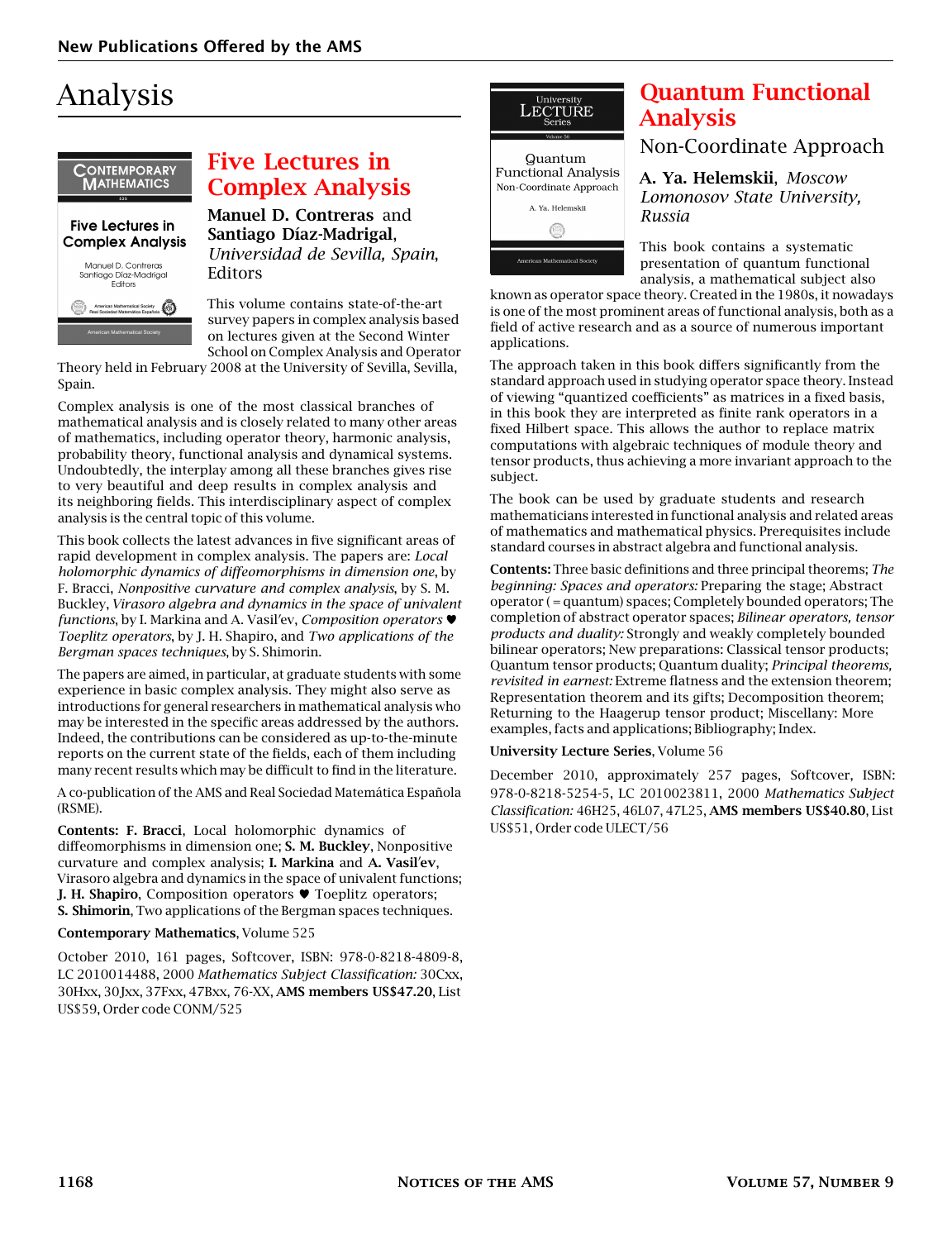### **MEMOIRS** Complex Interpolation between Hilbert, Banach and Operator Spaces Gilles Pisier </u>

#### [Complex Interpolation](http://www.ams.org/bookstore-getitem/item=memo-208-978) [between Hilbert,](http://www.ams.org/bookstore-getitem/item=memo-208-978) [Banach and Operator](http://www.ams.org/bookstore-getitem/item=memo-208-978) **[Spaces](http://www.ams.org/bookstore-getitem/item=memo-208-978)**

Gilles Pisier, *Texas A&M University, College Station, TX, and Université Paris VI, France*

Contents: Introduction; Preliminaries. Regular operators; Regular and fully

contractive operators; Remarks on expanding graphs; A duality operators/classes of Banach spaces; Complex interpolation of families of Banach spaces; *θ*-Hilbertian spaces; Arcwise versus not arcwise; Fourier and Schur multipliers; A characterization of uniformly curved spaces; Extension property of regular operators; Generalizations; Operator space case; Generalizations (Operator space case); Examples with the Haagerup tensor product; References.

Memoirs of the American Mathematical Society, Volume 208, Number 978

October 2010, 78 pages, Softcover, ISBN: 978-0-8218-4842-5, 2000 *Mathematics Subject Classification:* 46B70, 47B10, 46M05, 47A80, Individual member US\$38.40, List US\$64, Institutional member US\$51.20, Order code MEMO/208/978

overview of the new and emerging field of quantum knot theory, an interdisciplinary research field connecting quantum computation and knot theory. These two papers illustrate surprising connections with a number of other fields of mathematics.

In the appendix, an introductory survey article is also provided for those readers unfamiliar with quantum mechanics.

*This item will also be of interest to those working in geometry and topology.*

Contents: *Quantum information science:* P. Hayden, Concentration of measure effects in quantum information; D. Gottesman, An introduction to quantum error correction and fault-tolerant quantum computation; *Contributions to mathematics:* H. E. Brandt, Riemannian geometry of quantum computation; L. H. Kauffman and S. J. Lomonaco, Jr., Topological quantum information theory; S. J. Lomonaco, Jr. and L. H. Kauffman, Quantum knots and mosaics; S. J. Lomonaco, Jr. and L. H. Kauffman, Quantum knots and lattices, or a blueprint for quantum systems that do rope tricks; *Appendix:* S. J. Lomonaco, Jr., A Rosetta Stone for quantum mechanics with an introduction to quantum computation.

#### Proceedings of Symposia in Applied Mathematics, Volume 68

November 2010, approximately 345 pages, Hardcover, ISBN: 978-0-8218-4828-9, LC 2010019765, 2000 *Mathematics Subject Classification:* 81P15, 81P40, 81P45, 81P68, 68Q12, 57M25, 57M27, 20C35, AMS members US\$71.20, List US\$89, Order code PSAPM/68

# Applications

| Proceedings of Symposia in<br><b>APPLIED MATHEMATICS</b> |
|----------------------------------------------------------|
| Volume 68<br>Quantum Information<br>Science and Its      |
| Contributions to<br>Mathematics                          |
| Samuel J. Lomonaco, Jr.<br>Editor                        |
| American Mathematical Society                            |

#### [Quantum Information](http://www.ams.org/bookstore-getitem/item=psapm-68) [Science and Its](http://www.ams.org/bookstore-getitem/item=psapm-68) [Contributions to](http://www.ams.org/bookstore-getitem/item=psapm-68) **[Mathematics](http://www.ams.org/bookstore-getitem/item=psapm-68)**

Samuel J. Lomonaco, Jr., *University of Maryland Baltimore County, MD*, Editor

This volume is based on lectures delivered at the 2009 AMS Short Course on Quantum

Computation and Quantum Information, held January 3–4, 2009, in Washington, D.C.

Part I of this volume consists of two papers giving introductory surveys of many of the important topics in the newly emerging field of quantum computation and quantum information, i.e., quantum information science (QIS). The first paper discusses many of the fundamental concepts in QIS and ends with the curious and counter-intuitive phenomenon of entanglement concentration. The second gives an introductory survey of quantum error correction and fault tolerance, QIS's first line of defense against quantum decoherence.

Part II consists of four papers illustrating how QIS research is currently contributing to the development of new research directions in mathematics. The first paper illustrates how differential geometry can be a fundamental research tool for the development of compilers for quantum computers. The second paper gives a survey of many of the connections between quantum topology and quantum computation. The last two papers give an

# Differential Equations



### [Selected Papers](http://www.ams.org/bookstore-getitem/item=trans2-230) [on Analysis and](http://www.ams.org/bookstore-getitem/item=trans2-230) [Differential Equations](http://www.ams.org/bookstore-getitem/item=trans2-230)

This volume contains translations of papers that originally appeared in the Japanese journal *Sūgaku*. These papers range over a variety of topics in ordinary and partial differential equations and in analysis. Many of them are survey papers presenting new results obtained in the last few years.

This volume is suitable for graduate students and research mathematicians interested in analysis and differential equations.

*This item will also be of interest to those working in analysis.*

Contents: K. Nakanishi, Asymptotic analysis of nonlinear dispersive equations; N. Hayashi, Asymptotics of nonlinear dispersive-type evolution equations; K. Takemura, Heun's differential equation; H. Isozaki, Scattering theory and inverse problems; Y. Komori, Nondoubling measure and harmonic analysis; S. Saitoh, Theory of reproducing kernels; H. Izeki and S. Nayatani, An approach to superrigidity and fixed-point theorems via harmonic maps; H. Sumi, Rational semigroups, random complex dynamics and singular functions on the complex plane; K. Oguiso, Salem polynomials and the bimeromorphic automorphism group of a hyperkähler manifold; S. Yamagami, Tensor categories in operator algebras.

American Mathematical Society Translations—Series 2, Volume 230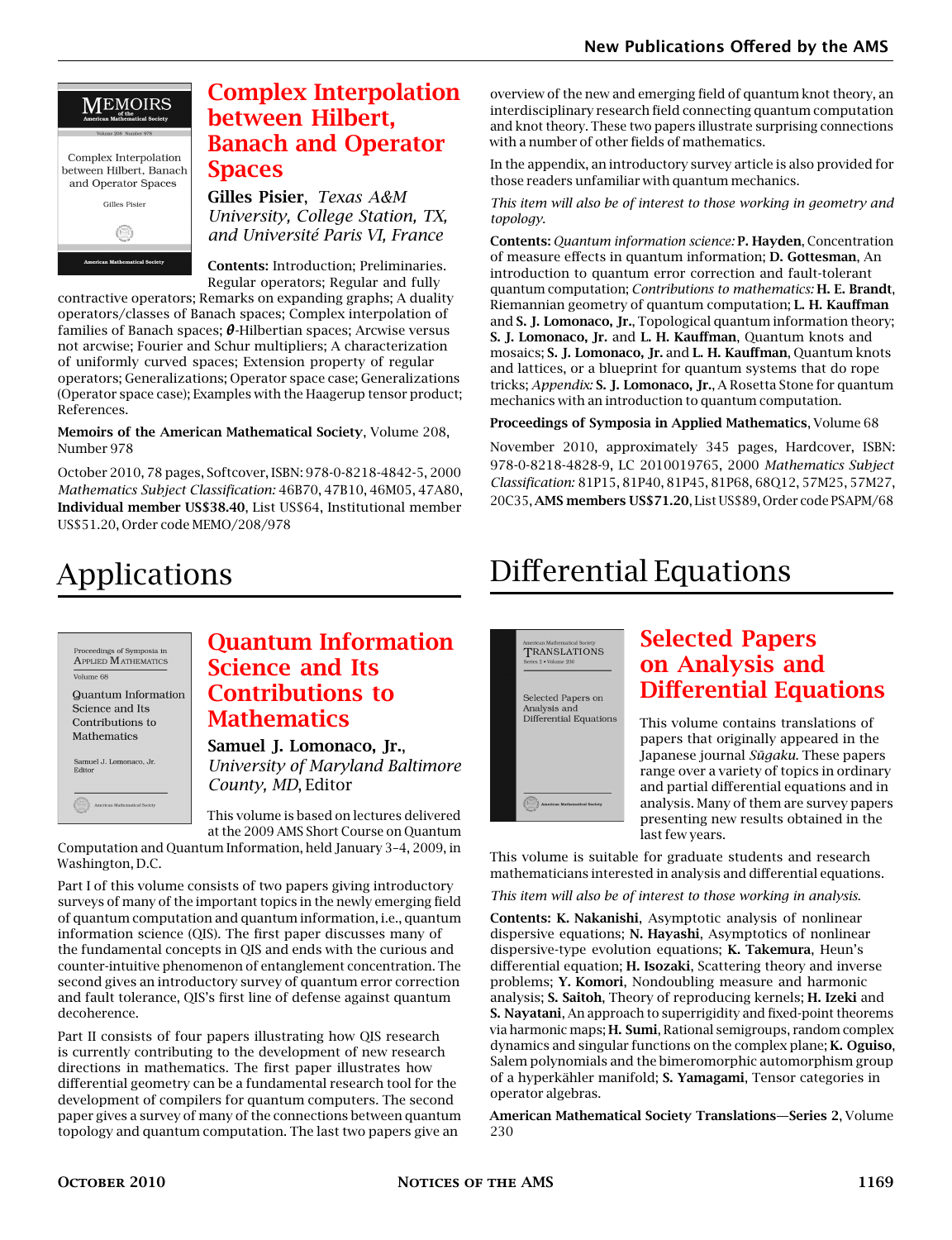November 2010, approximately 248 pages, Hardcover, ISBN: 978-0-8218-4881-4, LC 2010022951, 2000 *Mathematics Subject Classification:* 35-06, 37-06, 43-06, AMS members US\$95.20, List US\$119, Order code TRANS2/230



### [Glimpses of Soliton](http://www.ams.org/bookstore-getitem/item=stml-54) [Theory](http://www.ams.org/bookstore-getitem/item=stml-54)

The Algebra and Geometry of Nonlinear PDEs

Alex Kasman, *College of Charleston, SC*

Solitons are explicit solutions to nonlinear partial differential equations exhibiting particle-like behavior. This is quite

surprising, both mathematically and physically. Waves with these properties were once believed to be impossible by leading mathematical physicists, yet they are now not only accepted as a theoretical possibility but are regularly observed in nature and form the basis of modern fiber-optic communication networks.

*Glimpses of Soliton Theory* addresses some of the hidden mathematical connections in soliton theory which have been revealed over the last half-century. It aims to convince the reader that, like the mirrors and hidden pockets used by magicians, the underlying algebro-geometric structure of soliton equations provides an elegant and surprisingly simple explanation of something seemingly miraculous.

Assuming only multivariable calculus and linear algebra as prerequisites, this book introduces the reader to the KdV Equation and its multisoliton solutions, elliptic curves and Weierstrass *℘*-functions, the algebra of differential operators, Lax Pairs and their use in discovering other soliton equations, wedge products and decomposability, the KP Equation and Sato's theory relating the Bilinear KP Equation to the geometry of Grassmannians.

Notable features of the book include: careful selection of topics and detailed explanations to make this advanced subject accessible to any undergraduate math major, numerous worked examples and thought-provoking but not overly-difficult exercises, footnotes and lists of suggested readings to guide the interested reader to more information, and use of the software package *Mathematica*® to facilitate computation and to animate the solutions under study. This book provides the reader with a unique glimpse of the unity of mathematics and could form the basis for a self-study, one-semester special topics, or "capstone" course.

Contents: Differential equations; Developing PDE intuition; The story of solitons; Elliptic curves and KdV traveling waves; KdV *n*-solitons; Multiplying and factoring differential operators; Eigenfunctions and isospectrality; Lax form for KdV and other soliton equations; The KP equation and bilinear KP equation; The Grassmann cone <sup>Γ</sup>2*,*<sup>4</sup> and the bilinear KP equation; Pseudo-differential operators and the KP hierarchy; The Grassman cone <sup>Γ</sup>*k,n* and the bilinear KP hierarchy; Concluding remarks; Mathematica guide; Complex numbers; Ideas for independent projects; References; Glossary of symbols; Index.

#### Student Mathematical Library, Volume 54

December 2010, approximately 312 pages, Softcover, ISBN: 978-0-8218-5245-3, LC 2010024820, 2000 *Mathematics Subject Classification:* 35Q53, 37K10, 14H70, 14M15, 15A75,AMS members US\$36.80, List US\$46, Order code STML/54

### Discrete Mathematics and Combinatorics



#### [Affine Insertion and](http://www.ams.org/bookstore-getitem/item=memo-208-977) [Pieri Rules for the](http://www.ams.org/bookstore-getitem/item=memo-208-977) [Affine Grassmannian](http://www.ams.org/bookstore-getitem/item=memo-208-977)

Thomas Lam, *Harvard University, Cambridge, MA*, Luc Lapointe, *Universidad de Talca, Chile*, Jennifer Morse, *Drexel University, Philadelphia, PA*, and Mark Shimozono, *Virginia Polytechnic Institute and State University, Blacksburg, VA*

Contents: Schubert bases of Gr and symmetric functions; Strong tableaux; Weak tableaux; Affine insertion and affine Pieri; The local rule  $\phi_{uv}$ ; Reverse local rule; Bijectivity; Grassmannian elements, cores, and bounded partitions; Strong and weak tableaux using cores; Affine insertion in terms of cores; Bibliography.

Memoirs of the American Mathematical Society, Volume 208, Number 977

October 2010, 82 pages, Softcover, ISBN: 978-0-8218-4658-2, 2000 *Mathematics Subject Classification:* 05E05, 14N15, Individual member US\$40.20, List US\$67, Institutional member US\$53.60, Order code MEMO/208/977

# Geometry and Topology



### Erdős Space and [Homeomorphism](http://www.ams.org/bookstore-getitem/item=memo-208-979) [Groups of Manifolds](http://www.ams.org/bookstore-getitem/item=memo-208-979)

Jan J. Dijkstra and Jan van Mill, *Vrije Universiteit, Amsterdam, The Netherlands*

Contents: Introduction; Erdős space and almost zero-dimensionality; Trees and R-trees; Semi-continuous functions; Cohesion; Unknotting Lelek

functions; Extrinsic characterizations of Erdős space; Intrinsic characterizations of Erdős space; Factoring Erdős space; Groups of homeomorphisms; Bibliography.

Memoirs of the American Mathematical Society, Volume 208, Number 979

October 2010, 62 pages, Softcover, ISBN: 978-0-8218-4635-3, 2000 *Mathematics Subject Classification:* 57S05, Individual member US\$34.80, List US\$58, Institutional member US\$46.40, Order code MEMO/208/979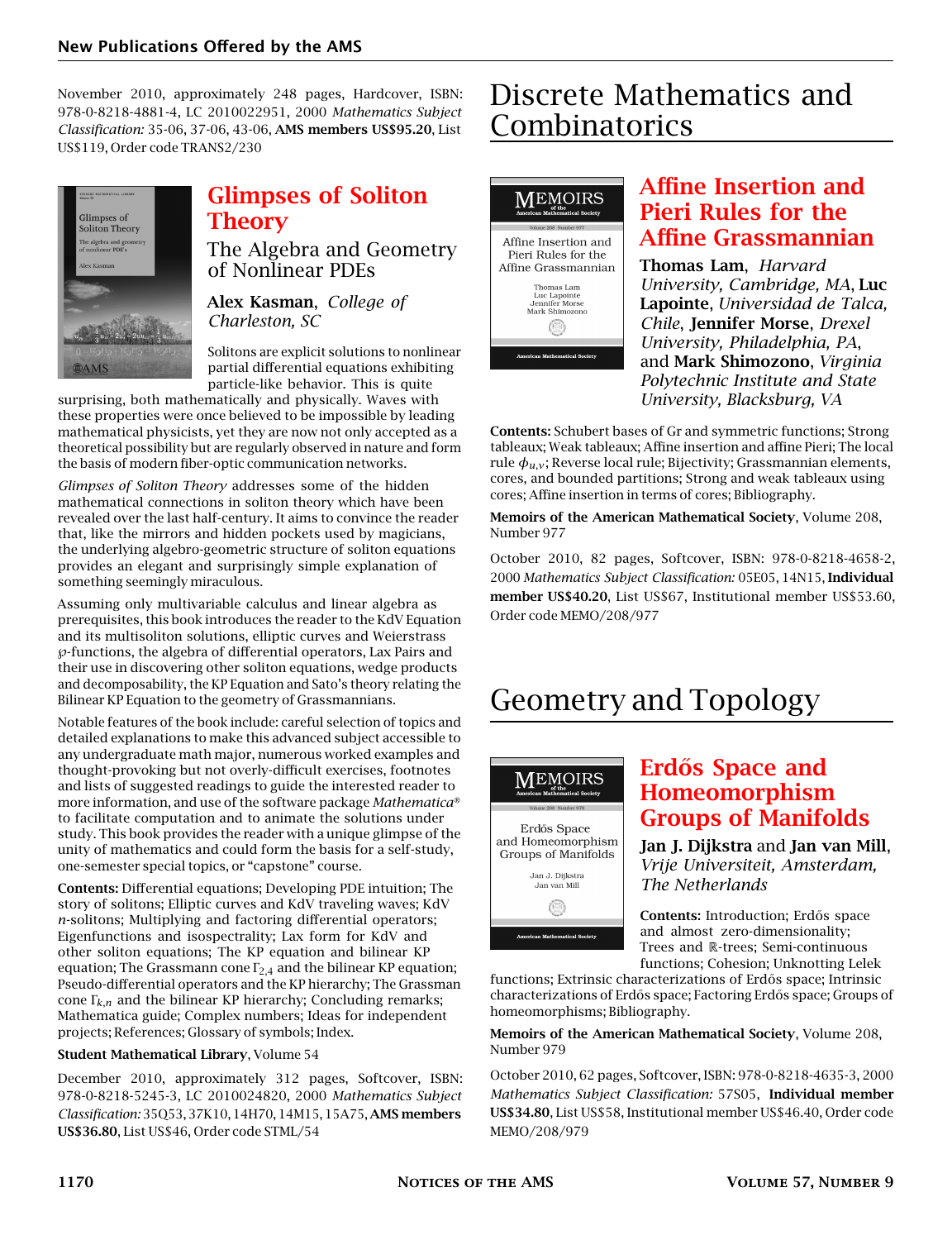

#### [Tame Flows](http://www.ams.org/bookstore-getitem/item=memo-208-980)

Liviu I. Nicolaescu, *University of Notre Dame, IN*

Contents: Introduction; Tame spaces; Basic properties and examples of tame flows; Some global properties of tame flows; Tame Morse flows; Tame Morse-Smale flows; The gap between two vector subspaces; The Whitney and Verdier regularity conditions; Smale transversality and Whitney regularity; The

Conley index; Flips/flops and gradient like tame flows; Simplicial flows and combinatorial Morse theory; Tame currents; Appendix A. An "elementary" proof of the generalized Stokes formula; Appendix B. On the topology of tame sets; Bibliography; Index.

Memoirs of the American Mathematical Society, Volume 208, Number 980

October 2010, 130 pages, Softcover, ISBN: 978-0-8218-4870-8, 2000 *Mathematics Subject Classification:* 03C64, 06F30, 37B30, 58A07, 58A10, 58A17, 58A25, 58A35, 58E05; 55P05, 55U10, 57Q05, 57R05, Individual member US\$41.40, List US\$69, Institutional member US\$55.20, Order code MEMO/208/980

# Mathematical Physics



[Classification of Radial](http://www.ams.org/bookstore-getitem/item=memo-208-976) [Solutions Arising in](http://www.ams.org/bookstore-getitem/item=memo-208-976) [the Study of Thermal](http://www.ams.org/bookstore-getitem/item=memo-208-976) [Structures with](http://www.ams.org/bookstore-getitem/item=memo-208-976) [Thermal Equilibrium](http://www.ams.org/bookstore-getitem/item=memo-208-976) [or No Flux at the](http://www.ams.org/bookstore-getitem/item=memo-208-976) [Boundary](http://www.ams.org/bookstore-getitem/item=memo-208-976)

Alfonso Castro, *Harvey Mudd College, Claremont, CA*, and Víctor Padrón, *Normandale Community College, Bloomington, MN*

Contents: Introduction; Bifurcation diagrams; Oscillation properties; Ground states; Stability of thermal structures; Proof of main theorems; The degenerate case, *k* = −1; Appendix 1. The conservative case  $(N = 1)$ ; Appendix 2. Pohozaev identity; Bibliography.

Memoirs of the American Mathematical Society, Volume 208, Number 976

October 2010, 72 pages, Softcover, ISBN: 978-0-8218-4726-8, 2000 *Mathematics Subject Classification:* 35J60, 85A25, 35K60; 80A20, 34B16, Individual member US\$38.40, List US\$64, Institutional member US\$51.20, Order code MEMO/208/976

Proceedings of Symposia in PURE MATHEMATICS Volume 81 Superstrings, Geometry, Topology, and C\*-algebras

#### [Superstrings,](http://www.ams.org/bookstore-getitem/item=pspum-81) [Geometry, Topology,](http://www.ams.org/bookstore-getitem/item=pspum-81) and *C* <sup>∗</sup>[-algebras](http://www.ams.org/bookstore-getitem/item=pspum-81)

Robert S. Doran and Greg Friedman, *Texas Christian University, Fort Worth, TX*, and Jonathan Rosenberg, *University of Maryland, College Park, MD*, Editors

This volume contains the proceedings of an NSF-CBMS Conference held at Texas Christian University in Fort Worth, Texas, May 18–22, 2009. The papers, written especially for this volume by well-known mathematicians and mathematical physicists, are an outgrowth of the talks presented at the conference. Topics examined are highly interdisciplinary and include, among many other things, recent results on D-brane charges in *K*-homology and twisted *K*-homology, Yang-Mills gauge theory and connections with non-commutative geometry, Landau-Ginzburg models, *C* <sup>∗</sup>-algebraic non-commutative geometry and ties to quantum physics and topology, the rational homotopy type of the group of unitary elements in an Azumaya algebra, and functoriality properties in the theory of *C* <sup>∗</sup>-crossed products and fixed point algebras for proper actions. An introduction, written by Jonathan Rosenberg, provides an instructive overview describing common themes and how the various papers in the volume are interrelated and fit together. The rich diversity of papers appearing in the volume demonstrates the current interplay between superstring theory, geometry/topology, and non-commutative geometry. The book will be of interest to graduate students, mathematicians, mathematical physicists, and researchers working in these areas.

*This item will also be of interest to those working in geometry and topology and analysis.*

Contents: J. Rosenberg, Introduction; A. an Huef, I. Raeburn, and D. P. Williams, Functoriality of Rieffel's generalised fixed-point algebras for proper actions; M. Ando, A. J. Blumberg, and D. Gepner, Twists of *K*-theory and *TMF*; J. C. Baez and J. Huerta, Division algebras and supersymmetry I; P. Baum, *K*-homology and D-branes; A. L. Carey and B.-L. Wang, Riemann-Roch and index formulae in twisted *K*-theory; K. C. Hannabuss and V. Mathai, Noncommutative principal torus bundles via parametrised strict deformation quantization; S. Kang, A survey of noncommutative Yang-Mills theory for quantum Heisenberg manifolds; J. R. Klein, C. L. Schochet, and S. B. Smith, From rational homotopy to *K*-theory for continuous trace algebras; M. A. Rieffel, Distances between matrix algebras that converge to coadjoint orbits; H. Sati, Geometric and topological structures related to M-branes; E. Sharpe, Landau-Ginzburg models, Gerbes, and Kuznetsov's homological projective duality.

Proceedings of Symposia in Pure Mathematics, Volume 81

November 2010, 249 pages, Hardcover, ISBN: 978-0-8218-4887-6, LC 2010027233, 2000 *Mathematics Subject Classification:* 81-06, 55-06, 46-06, 46L87, 81T30, AMS members US\$50.40, List US\$63, Order code PSPUM/81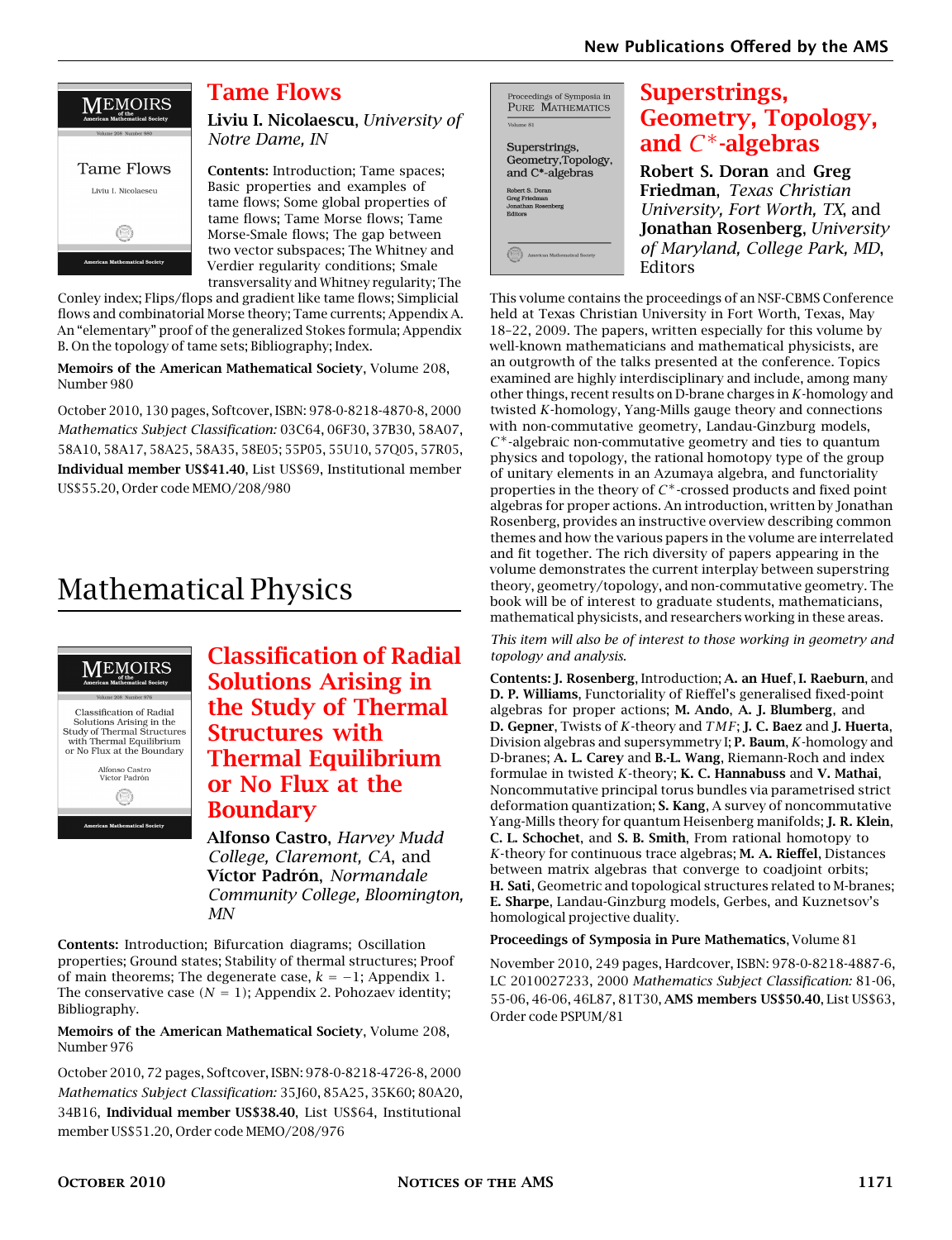# New AMS-Distributed Publications

### Algebra and Algebraic Geometry



#### [Cycles, Motives and](http://www.ams.org/bookstore-getitem/item=tifr-16) [Shimura Varieties](http://www.ams.org/bookstore-getitem/item=tifr-16)

V. Srinivas, *Tata Institute of Fundamental Research, Mumbai, India*, Editor

This is the proceedings of the international colloquium organized by the Tata Institute of Fundamental Research in January 2008, one of a series of colloquia going back to 1956. It covers a wide spectrum

of mathematics, ranging over algebraic geometry, topology, automorphic forms, and number theory.

Algebraic cycles form the basis for the construction of motives, and conjectures about motives depend ultimately on important problems related to algebraic cycles, such as the Hodge and the Tate conjectures. Shimura varieties provide interesting, nontrivial instances of these fundamental problems. On the other hand, the motives of Shimura varieties are of great interest in automorphic forms and number theory.

This volume features refereed articles by leading experts in these fields. The articles contain original results as well as expository material.

A publication of the Tata Institute of Fundamental Research. Distributed worldwide except in India, Bangladesh, Bhutan, Maldavis, Nepal, Pakistan, and Sri Lanka.

Contents: D. Arapura, Mixed Hodge structures associated to geometric variations; M. Asakura and K. Sato, Beilinson's Tate conjecture for  $K_2$  of elliptic surface: Survey and examples; E. Ghate, On the freeness of the integral cohomology groups of Hilbert-Blumenthal varieties as Hecke modules; P. Griffiths, Singularities of admissible normal functions; G. Harder, Arithmetic aspects of rank one Eisenstein cohomology; K. Kimura, A remark on the second Abel-Jacobi map; A. Krishna and V. Srinivas, Zero cycles on singular affine varieties; M. Levine, Tate motives and the fundamental group; S.-J. Kang and J. D. Lewis, Beilinson's Hodge conjecture for *K*<sup>1</sup> revisited; S. Kimura and J. P. Murre, On natural isomorphisms of finite dimensional motives and applications to the Picard motives; A. Miller, Chow motives of mixed Shimura varieties; A. Neeman, Dualizing complexes—the modern way; A. Rosenschon and V. Srinivas, The Griffiths group of the generic abelian 3-fold; R. Sreekantan, Non-Archimedean regulator maps and special values of *L*-functions; T. Terasoma, The Artin-Schreier DGA and the  $\mathbf{F}_p$ -fundamental group of an  $\mathbf{F}_p$  scheme.

#### Tata Institute of Fundamental Research

August 2010, 540 pages, Hardcover, ISBN: 978-81-8487-085-5, 2000 *Mathematics Subject Classification:* 14C25, 14F42, 19E15, 14G35, 11G18; 14C30, 14C35, 19F27, 11F46, 11F41, AMS members US\$40, List US\$50, Order code TIFR/16

### Applications

.<br>Tracts in Mathematics 12 <sup>.</sup>actability of<br>Iultivariate Problems ...<br>rd Information

### [Tractability of](http://www.ams.org/bookstore-getitem/item=emstm-12) [Multivariate Problems](http://www.ams.org/bookstore-getitem/item=emstm-12)

Volume II: Standard Information for Functionals

Erich Novak, *University of Jena, Germany*, and Henryk Wo´zniakowski, *Columbia University, New York, NY*

This is the second volume of a three-volume set comprising a comprehensive study of the tractability of multivariate problems. The second volume deals with algorithms using standard information consisting of function values for the approximation of linear and selected nonlinear functionals. An important example is numerical multivariate integration.

The proof techniques used in volumes I and II are quite different. It is especially hard to establish meaningful lower error bounds for the approximation of functionals by using finitely many function values. Here, the concept of decomposable reproducing kernels is helpful, allowing it to find matching lower and upper error bounds for some linear functionals. It is then possible to conclude tractability results from such error bounds.

Tractability results, even for linear functionals, are very rich in variety. There are infinite-dimensional Hilbert spaces for which the approximation with an arbitrarily small error of all linear functionals requires only one function value. There are Hilbert spaces for which all nontrivial linear functionals suffer from the curse of dimensionality. This holds for unweighted spaces, where the role of all variables and groups of variables is the same. For weighted spaces one can monitor the role of all variables and groups of variables. Necessary and sufficient conditions on the decay of the weights are given to obtain various notions of tractability.

The text contains extensive chapters on discrepancy and integration, decomposable kernels and lower bounds, the Smolyak/sparse grid algorithms, lattice rules and the CBC (component-by-component) algorithms. This is done in various settings. Path integration and quantum computation are also discussed.

This volume is of interest to researchers working in computational mathematics, especially in approximation of high-dimensional problems. It is also well suited for graduate courses and seminars. There are 61 open problems listed to stimulate future research in tractability.

A publication of the European Mathematical Society (EMS). Distributed within the Americas by the American Mathematical Society.

Contents: Discrepancy and integration; Worst case: General linear functionals; Worst case: Tensor products and decomposable